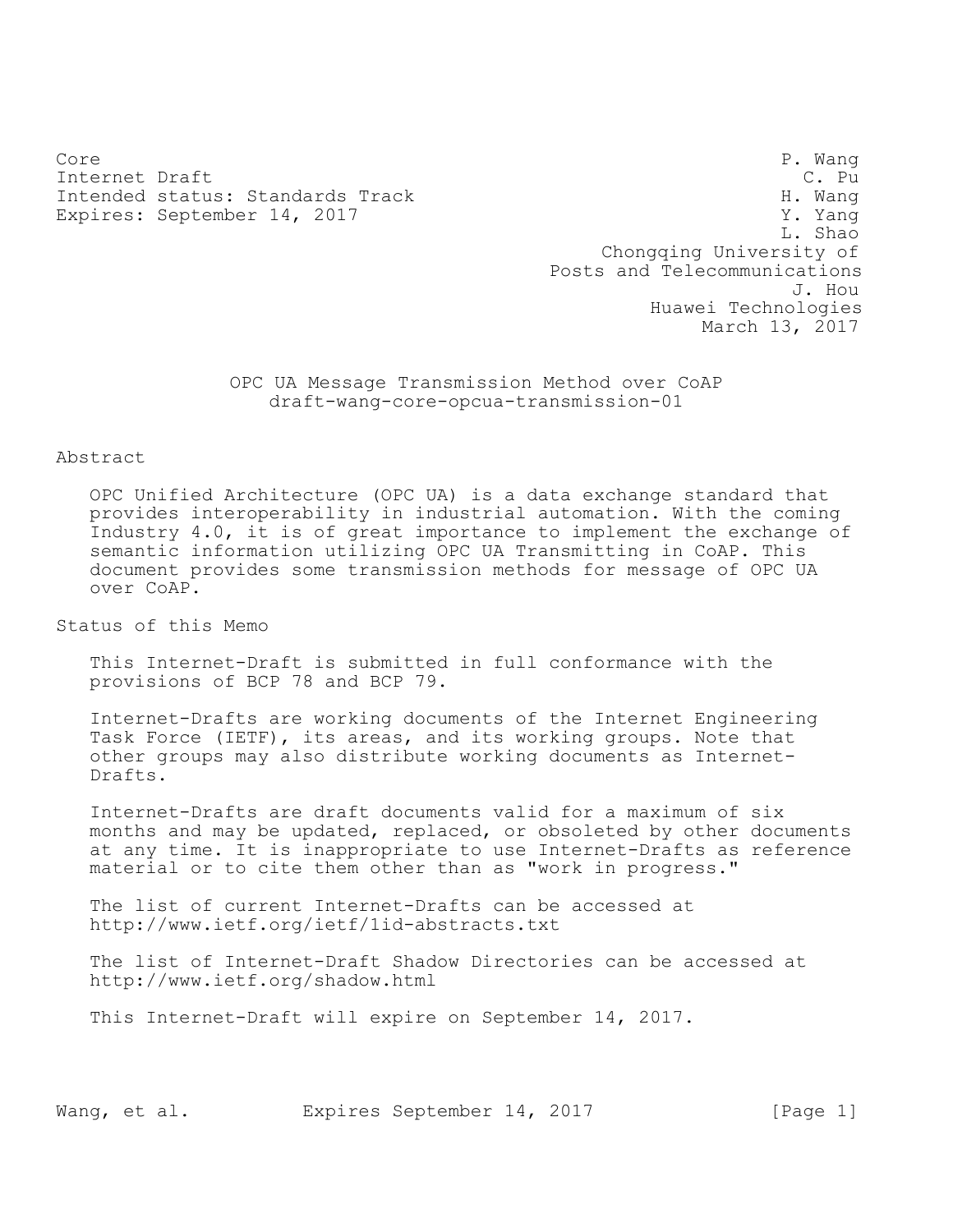# Copyright Notice

Copyright (c) 2017 IETF Trust and the persons identified as the document authors. All rights reserved.

This document is subject to BCP 78 and the IETF Trust's Legal Provisions Relating to IETF Documents (http://trustee.ietf.org/license-info) in effect on the date of publication of this document. Please review these documents carefully, as they describe your rights and restrictions with respect to this document. Code Components extracted from this document must include Simplified BSD License text as described in Section 4.e of the Trust Legal Provisions and are provided without warranty as described in the Simplified BSD License.

# Table of Contents

| 3. |                                              |
|----|----------------------------------------------|
| 4. |                                              |
|    |                                              |
|    |                                              |
|    |                                              |
|    | 5. Publish subscription for OPC UA and CoAP9 |
| რ. |                                              |
|    |                                              |
|    |                                              |
|    |                                              |
|    |                                              |
|    | Authors'                                     |

# <span id="page-1-0"></span>1. Introduction

Internet of things is one of the attractive applications for CoAP [RFC7252]. Utilizing OPC UA [IEC TR 62541-1] Transmitting over CoAP could meet the demand for industry 4.0 based on the exchange of semantic information [I-D.wang-core-opcua-transmition-requirements]. Similar to OPC UA, CoAP message is exchanged in server/client mode. However, their transmission is not the same. Driven by this, to use OPC UA Transmitting over CoAP, the major problem to be solved is how OPC UA packets are transmitted over CoAP. For the transport layer of OPC UA, the main message transmission method is TCP or HTTP, and CoAP's design inspiration comes from HTTP, thus, there are some

Wang, et al. Expires September 14, 2017 [Page 2]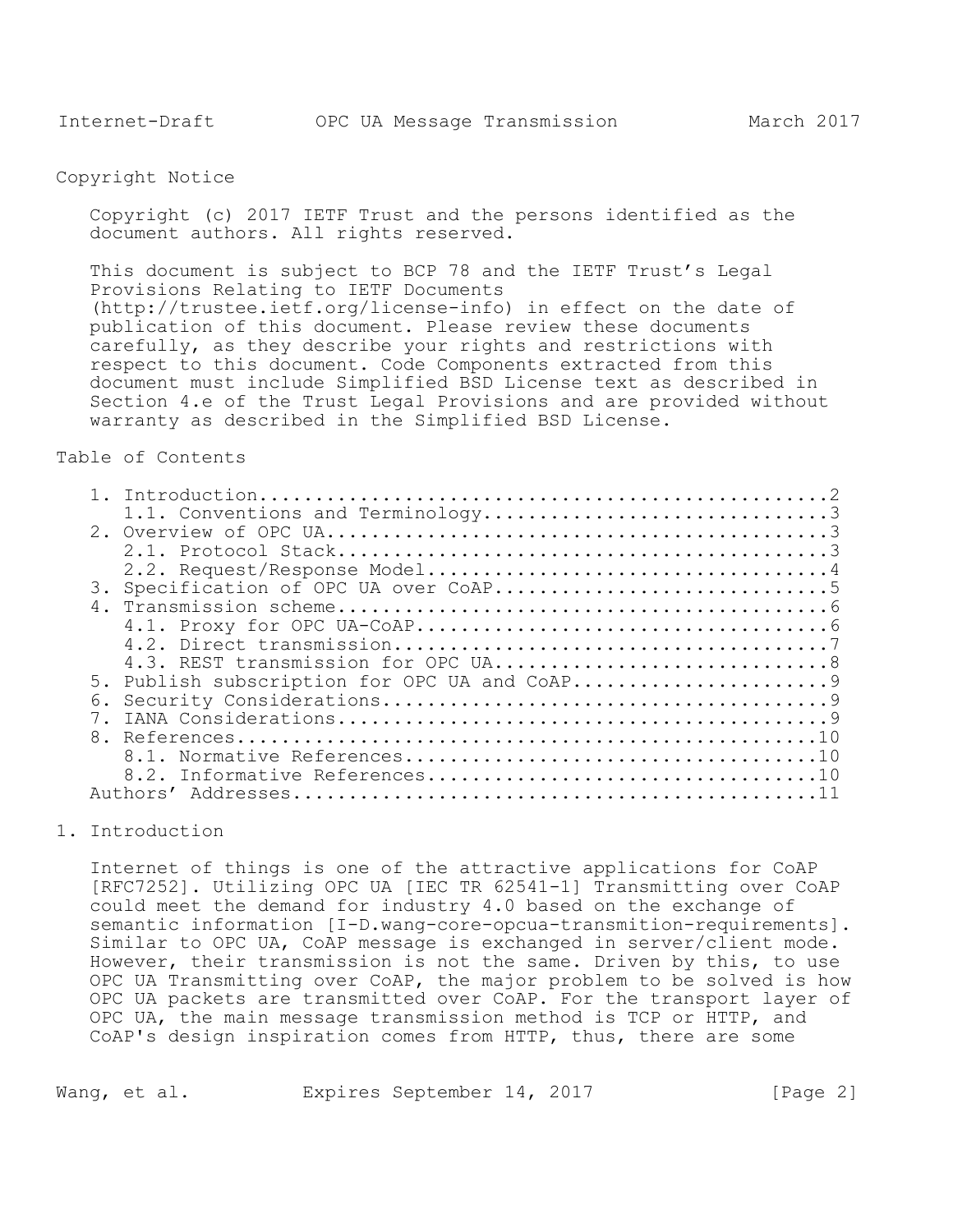connections in transmission method between them. This document provides some transmission methods for message of OPC UA over CoAP, so that a communication could be established between OPC UA client and OPC UA server.

<span id="page-2-0"></span>1.1. Conventions and Terminology

The keywords "MUST", "MUST NOT", "REQUIRED", "SHALL", "SHALL NOT", "SHOULD", "SHOULD NOT", "RECOMMENDED", "NOT RECOMMENDED", "MAY", and "OPTIONAL" in this document are to be interpreted as described in [RFC2119].

OPC: OLE for Process Control

OPC UA: OPC Unified Architecture

SOAP: Simple Object Access Protocol

<span id="page-2-1"></span>2. Overview of OPC UA

OPC Unified Architecture (OPC UA), standardized as IEC 62541, is a client-server communication protocol developed by OPC Foundation for safe, reliable data exchange in industrial automation. It is the evolution product of OPC (OLE for Process Control, where OLE denotes Object Linking and Embedding), the widely used standard process for automation technology, and is of great importance in realizing industry 4.0. By introducing Service-oriented architecture (SOA), OPC UA enables an open, cross-platform communication with the advantages of web services, robust security and integrated data model.

<span id="page-2-2"></span>2.1. Protocol Stack

OPC UA is an application layer protocol that can be built on an existing layer 5, 6 or 7 protocol such TCP/IP, TLS or HTTP. The OPC UA application layer consists of four sublayers: UA Application, Serialization Layer, Secure Channel Layer and Transport Layer (see Figure 1).

Serialization Layer includes two kinds of data encoding methods: UA Binary and UA XML. The UA XML, based on SOAP/HTTP or SOAP/HTTPS, is firewall friendly. On the other hand, the UA Binary, with least overhead and resource cost, offers an optimized speed and throughput.

The security layer varies according to the selected encoding format. For the HTTPS-based situation, security is guaranteed at TLS but Security Channel should still be presented even empty. It is

Wang, et al. Expires September 14, 2017 [Page 3]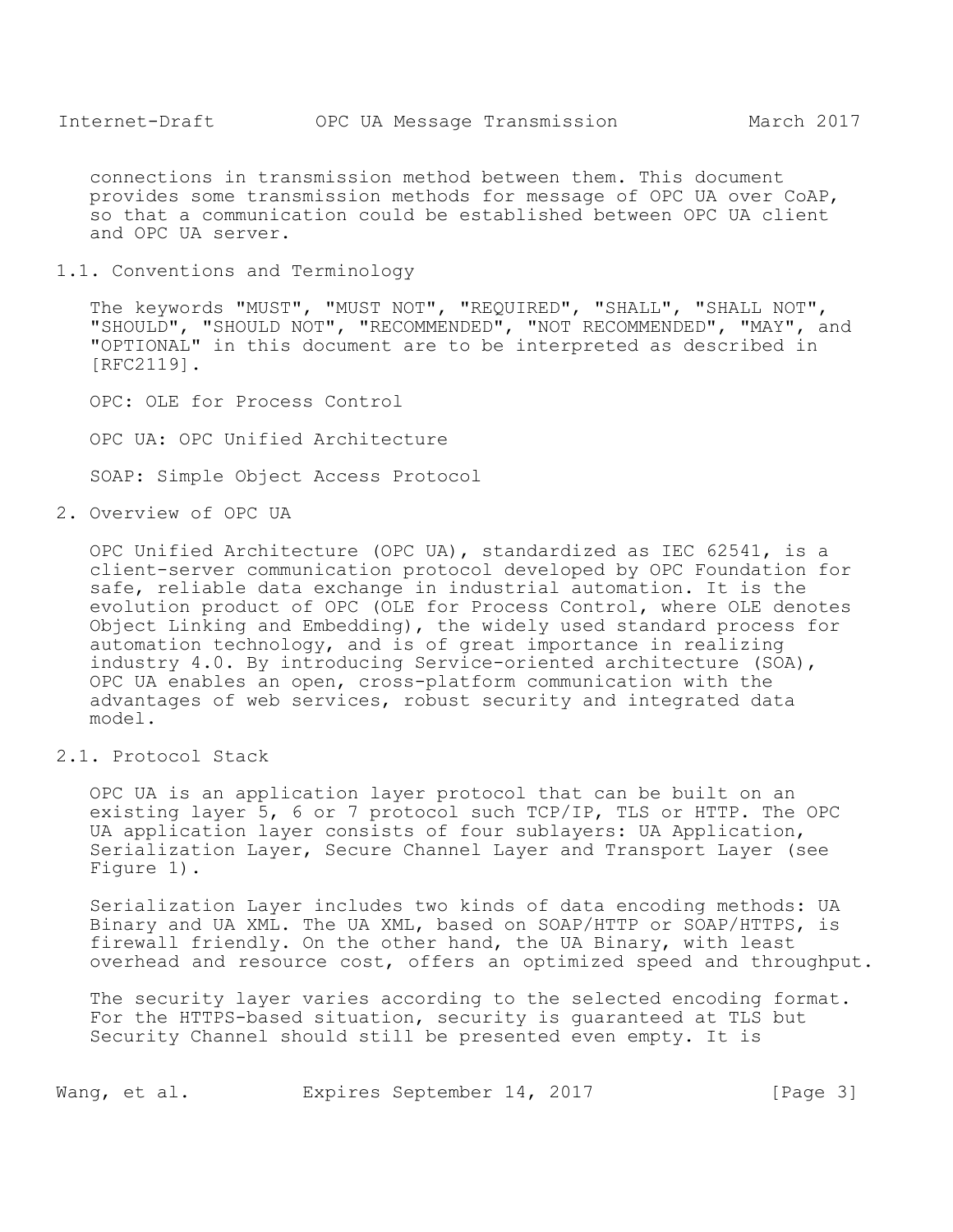worthwhile noting that the communication based on SOAP/HTTP has been deprecated since 2015 due to the lack of industrial approbation in the WS Secure Conversation.

For the transport layer (not the layer in OSI 7 layer model), options can be UA TCP, HTTPS, SOAP/HTTPS, and SOAP/HTTP. OPC UA defines a UA TCP protocol, which differs from HTTP in two main features: the allowance of responses to be returned in any order and to be returned on a different TCP transport end-point. In addition, UA TCP defines the interaction with the upper security channel.

| UA Binary      |  |           |  |  |       | UA XML |                                                                                                                                                                                                                                                                                                                                                                                                                        |     |
|----------------|--|-----------|--|--|-------|--------|------------------------------------------------------------------------------------------------------------------------------------------------------------------------------------------------------------------------------------------------------------------------------------------------------------------------------------------------------------------------------------------------------------------------|-----|
|                |  |           |  |  |       |        |                                                                                                                                                                                                                                                                                                                                                                                                                        |     |
| ------------+  |  |           |  |  |       |        | +--------------+                                                                                                                                                                                                                                                                                                                                                                                                       | App |
| UA Secure      |  |           |  |  |       |        | WS Secure                                                                                                                                                                                                                                                                                                                                                                                                              |     |
| Conversation   |  |           |  |  |       |        | Conversation   Layer                                                                                                                                                                                                                                                                                                                                                                                                   |     |
| . <u>.</u>     |  |           |  |  |       |        | ------------                                                                                                                                                                                                                                                                                                                                                                                                           |     |
| -------------+ |  |           |  |  |       |        | +--------+ +--------+ +------------                                                                                                                                                                                                                                                                                                                                                                                    |     |
|                |  |           |  |  |       |        | SOAP II SOAP                                                                                                                                                                                                                                                                                                                                                                                                           |     |
| UA TCP         |  | I I HTTPS |  |  |       |        | ---------   --------------                                                                                                                                                                                                                                                                                                                                                                                             |     |
|                |  |           |  |  | HTTPS |        | $\begin{array}{c c c c} & \text{I} & \text{I} & \text{I} & \text{I} & \text{I} & \text{I} & \text{I} & \text{I} & \text{I} & \text{I} & \text{I} & \text{I} & \text{I} & \text{I} & \text{I} & \text{I} & \text{I} & \text{I} & \text{I} & \text{I} & \text{I} & \text{I} & \text{I} & \text{I} & \text{I} & \text{I} & \text{I} & \text{I} & \text{I} & \text{I} & \text{I} & \text{I} & \text{I} & \text{I} & \text$ |     |
|                |  |           |  |  |       |        | --------+ +---------+ +------------                                                                                                                                                                                                                                                                                                                                                                                    |     |

Figure 1: Layering of OPC UA over TCP/IP

#### <span id="page-3-0"></span>2.2. Request/Response Model

The message exchange in UA binary mode is illustrated in Figure 2. After opening the socket, the client starts the connection with the server by using "hello" (HEL) and "acknowledge" (ACK) messages. Afterwards, a pair of messages is needed to open the security channel and define the encryption property. Then another two pairs of messages are exchanged so as to create and activate a session between the client and the server respectively. After these steps, the connection is initiated and the client can send request messages for services. When the request/response process is finished, a reverse process is required for disconnection.

Wang, et al. Expires September 14, 2017 [Page 4]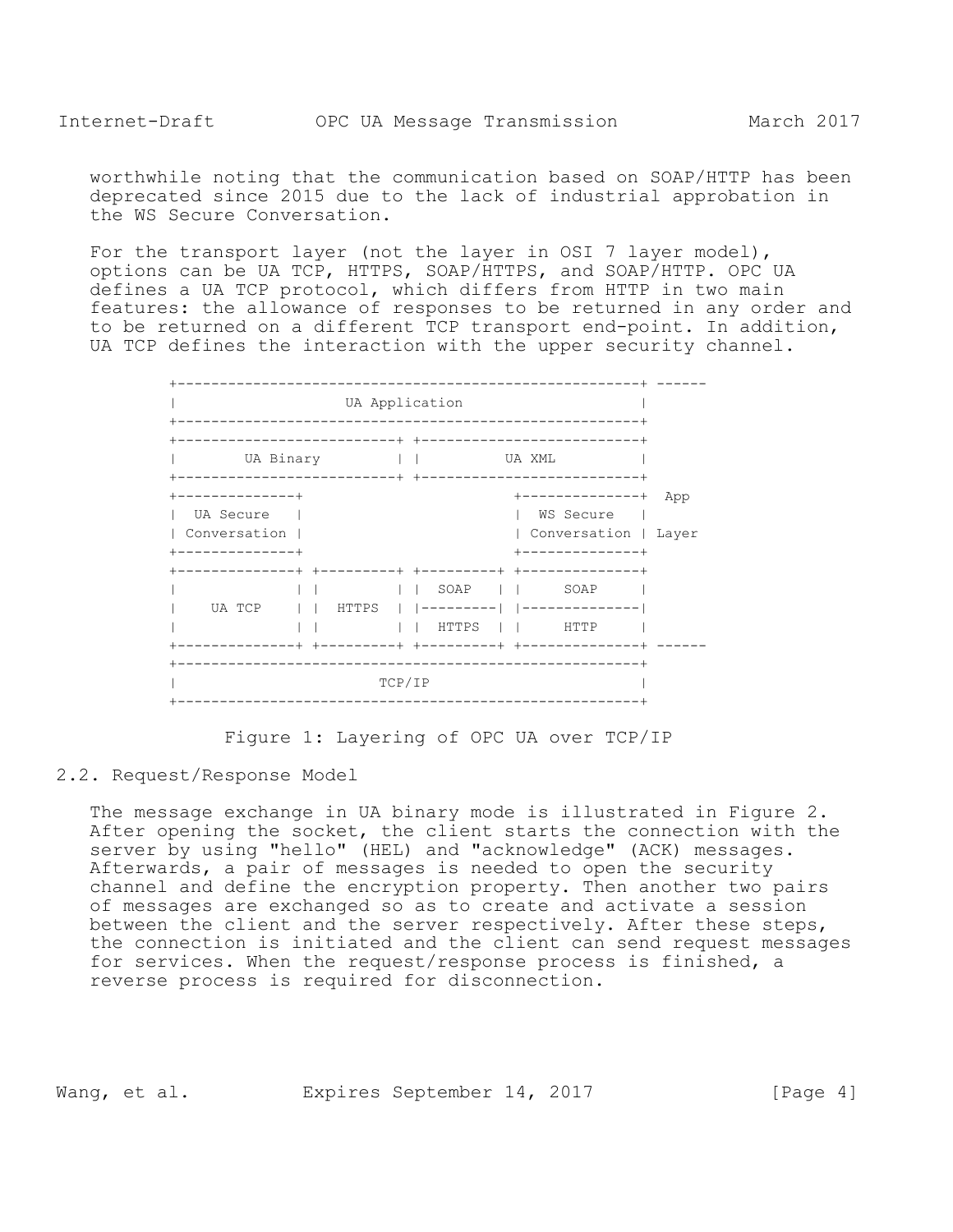| Client Secure |         | UA  |                      | UA  | Secure  | Server |
|---------------|---------|-----|----------------------|-----|---------|--------|
|               | Channel | TCP |                      | TCP | Channel |        |
|               |         |     | Open Socket          |     |         |        |
|               |         |     |                      |     |         |        |
|               |         |     | Hello                |     |         |        |
|               |         |     |                      |     |         |        |
|               |         |     | Acknowledge          |     |         |        |
|               |         |     |                      |     |         |        |
|               |         |     |                      |     |         |        |
|               |         |     | OpenSecureChannelReq |     |         |        |
|               |         |     |                      |     |         |        |
|               |         |     | OpenSecureChannelRes |     |         |        |
|               |         |     |                      |     |         |        |
|               |         |     |                      |     |         |        |
|               |         |     | CreateSessionReq     |     |         |        |
|               |         |     |                      |     |         |        |
|               |         |     | CreateSessionRes     |     |         |        |
|               |         |     |                      |     |         |        |
|               |         |     | ActivateSessionReq   |     |         |        |
|               |         |     |                      |     |         |        |
|               |         |     | ActivateSessionRes   |     |         |        |
|               |         |     |                      |     |         |        |
|               |         |     |                      |     |         |        |
|               |         |     | Request              |     |         |        |
|               |         |     |                      |     |         |        |
|               |         |     | Response             |     |         |        |
|               |         |     |                      |     |         |        |

Figure 2: Request/Response Process of UA TCP

#### <span id="page-4-0"></span>3. Specification of OPC UA over CoAP

As mentioned in section 2.1, OPC UA communications can be processed through four options, among which two are related to HTTPS: HTTPS => UA Binary; HTTPS => SOAP => UA XML. HTTPS is a security-guaranteed protocol consisting of a HTTP layer over Transport Layer Security (TLS), thus the UA Security Channel can be left empty.

Constrained Application Protocol (CoAP) is an application layer protocol for constrained nodes and networks, which is designed to easily translate to HTTP for integration with the web. Although CoAP is built on the unreliable transport layer UDP, it offers a security mode binding to Datagram Transport Layer Security (DTLS). This document proposes a transmission scheme based on CoAPs (CoAP + DTLS) for constrained scenarios. The transmission based on CoAP over

Wang, et al. Expires September 14, 2017 [Page 5]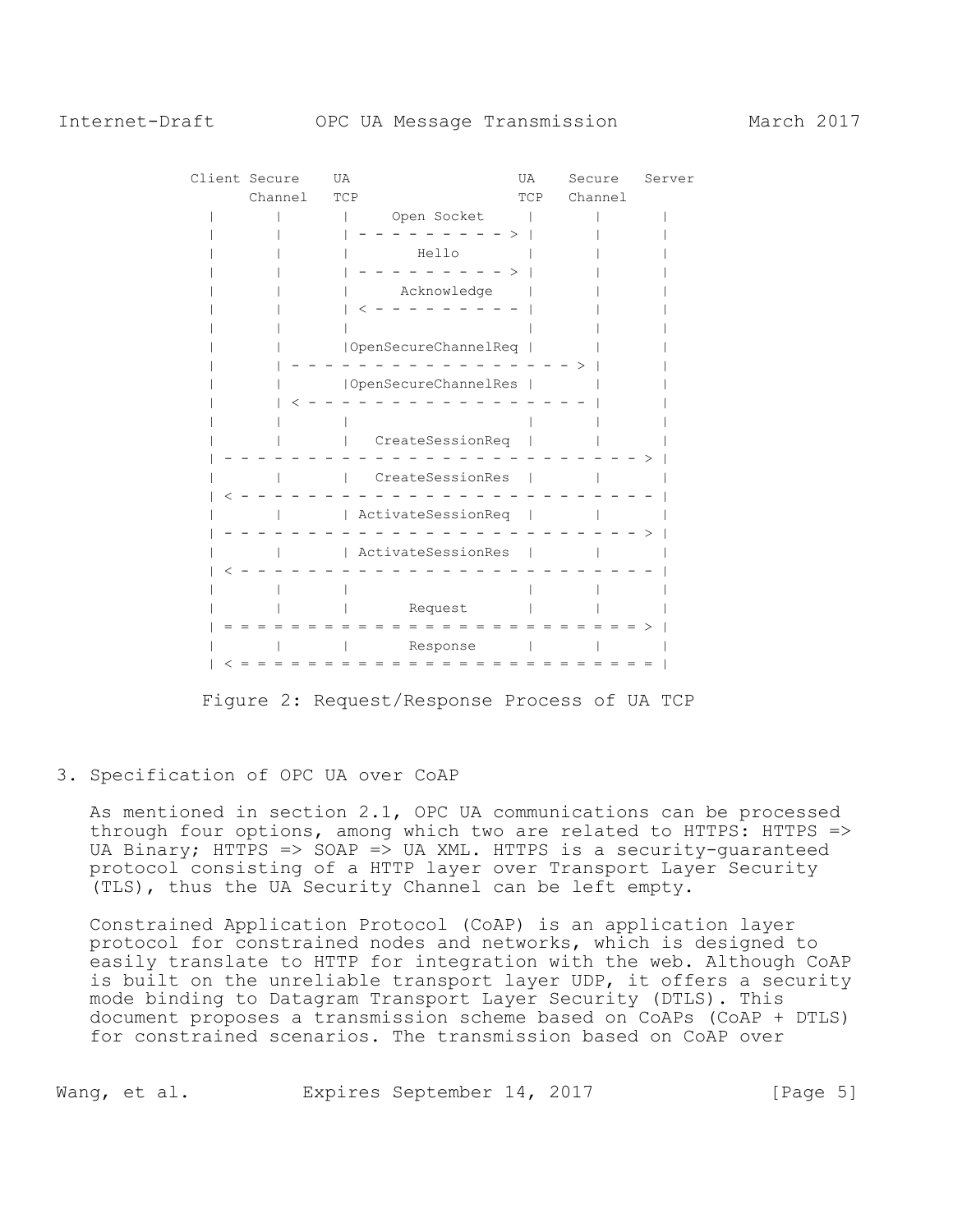Transport Layer Security (TLS) is also possible. Such "CoAP + TLS" transmission scheme is under development [I-D.ietf-core-coap-tcp-tls] and would be covered in the future version.

The protocol stack of the CoAP based OPC UA is illustrated in Figure 3 including two options at Serialization Layer: UA Binary and UA XML. OPC UA packets are encoded in either binary or xml format, and the option field in the CoAP header can specify parameters that support both formats. Therefore, according to the format specified by the CoAP header, the entire packet of the OPC UA can be encapsulated in the payload of the CoAP message for direct transmission.



Figure 3: Layering of OPC UA over UDP

Both binary and XML encoding modes are based on the CoAP with an empty UA secure channel in between. For the XML encoding mode, since CoAP layer supports XML encoding format, the SOAP layer in the original stack is not needed.

<span id="page-5-0"></span>4. Transmission scheme

<span id="page-5-1"></span>4.1. Proxy for OPC UA-CoAP

OPC UA is a protocol mainly for application layer, which defines many services for the different needs of industrial applications. Message is exchanged mainly through server/client mode, utilizing TCP or HTTPS. When security is ignored, OPC UA can be considered to support HTTP transmission. CoAP's design inspiration comes mainly from HTTP, the two can be mapped between each other to meet the

Wang, et al. Expires September 14, 2017 [Page 6]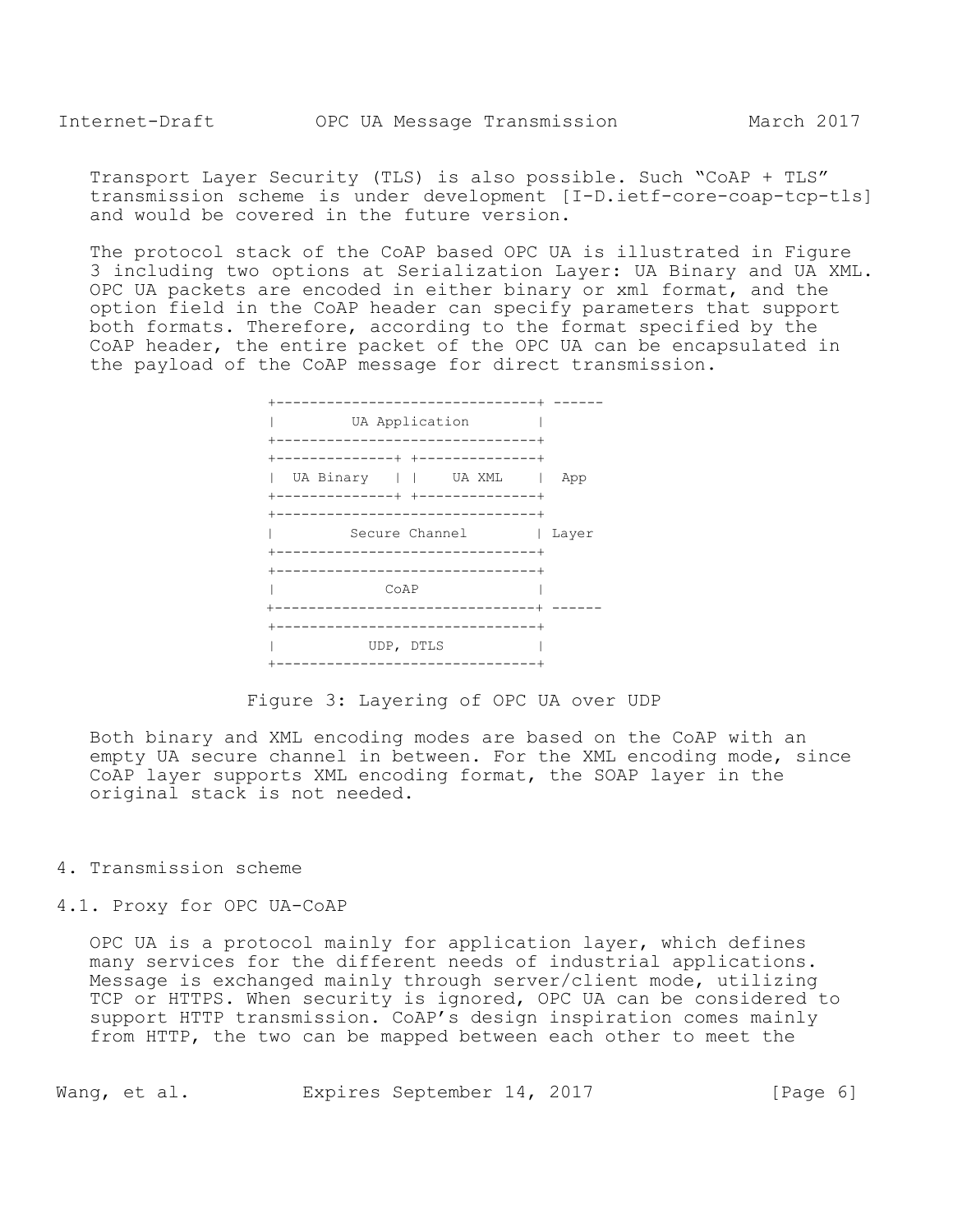needs of some special scenes [RFC8075]. Combined with the characteristics of OPC UA and CoAP, a CoAP proxy can be established between OPC UA client and OPC UA server. The architecture is shown in Figure 4.

|                          | $\frac{1}{2}$      | $^{+}$<br>$^{+}$        | ハ             |
|--------------------------|--------------------|-------------------------|---------------|
|                          |                    | UA-CoAP                 |               |
|                          | $\frac{1}{2}$      | server                  |               |
|                          | $\frac{1}{2}$      | $^{+}$                  |               |
|                          | $\frac{1}{2}$      |                         |               |
|                          | $\frac{1}{2}$<br>Н |                         |               |
| HTTP Request             | +                  | CoAP Request            |               |
| UA<br>HTTP-to-CoAP <br>> |                    | UA-CoAP<br>$\geq$<br>-  |               |
| client<br>PROXY          |                    | server                  |               |
| HTTP Response            | $^+$               | CoAP Response<br>$^{+}$ |               |
|                          | ハ                  |                         |               |
|                          | ハ                  |                         |               |
|                          | ヽ                  |                         |               |
|                          |                    |                         |               |
|                          | $\setminus$        | UA-CoAP                 |               |
|                          |                    | server                  |               |
|                          | ハ                  | $^+$                    | $\frac{1}{2}$ |
|                          |                    |                         |               |

Figure 4: Proxy for OPC UA to CoAP

As shown in Figure 5, assume all OPC UA servers are based on CoAP [draft-wang-core-opcua-transmition-requirements], and all OPC UA-CoAP server can be viewed as a network, introducing UA-to-CoAP proxy at the boundary of the network. When a traditional OPC UA client initiates an HTTP request to the UA-CoAP server in the network, the UA-to-CoAP proxy maps the http request to the corresponding CoAP request and sends it to the UA-CoAP server in the network. After receiving the request, the UA-CoAP server sends a response to the UA-CoAP proxy. The proxy maps the CoAP response to the HTTP response and returns it to the UA client. For the UA client, the network proxy and conversion is transparent, in this way, the transfer of OPC UA in CoAP does not need to make any changes to the UA Client.

<span id="page-6-0"></span>4.2. Direct transmission

The transmission of OPC UA supports TCP protocol and HTTP protocol, when security is ignored, OPC UA can be considered to support HTTP transmission. On the other hand, CoAP is seen as a simplified HTTP protocol so that it can be applied to resource-constrained network. Therefore, this document considers the use of CoAP to directly

Wang, et al. Expires September 14, 2017 [Page 7]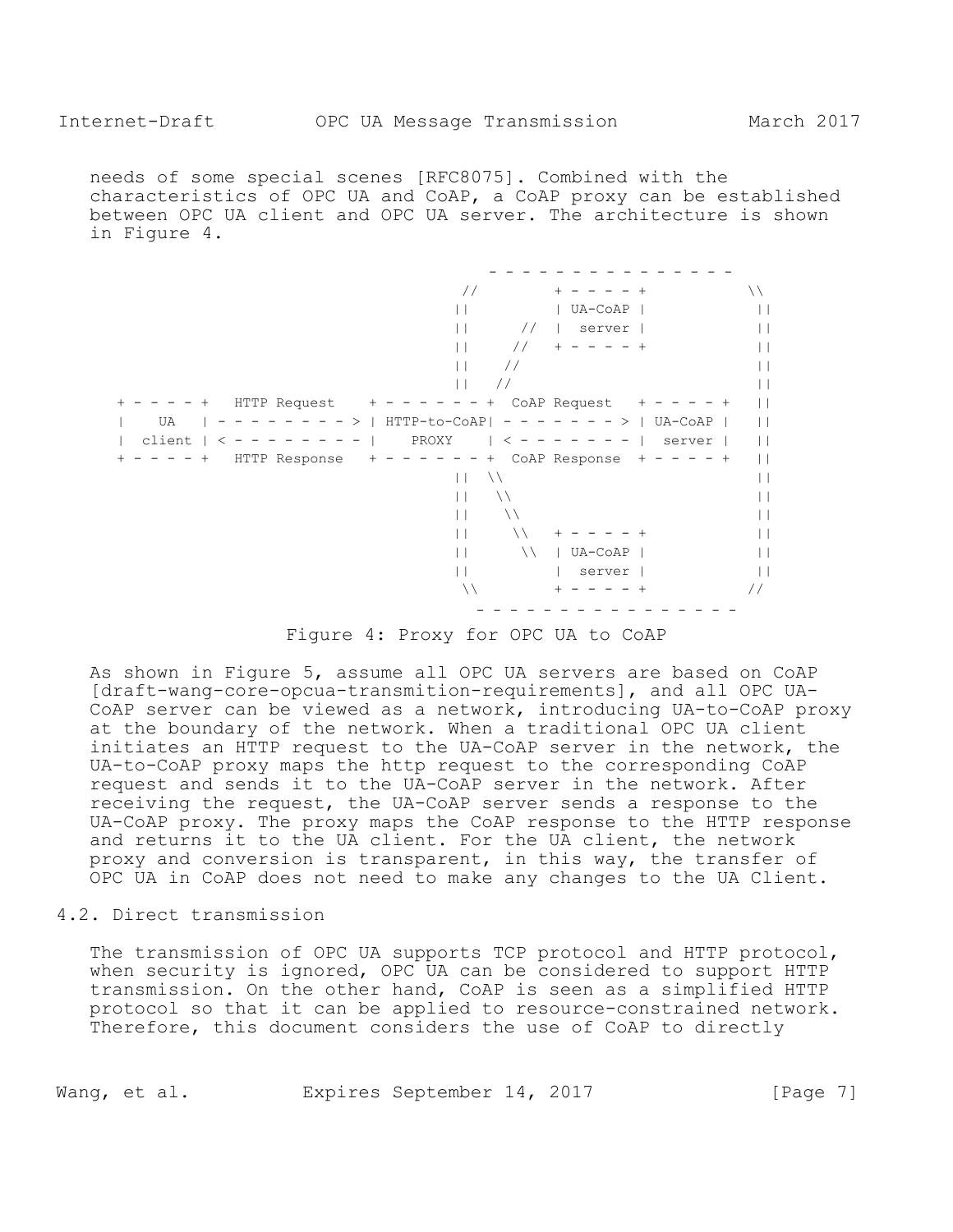transfer OPC UA messages. OPC UA packets are encoded in either binary or xml format, and the optional fields in the CoAP header specify parameters that support these two formats, and the option field in the CoAP header can specify parameters that support both formats. Therefore, according to the format specified by the CoAP header, the entire packet of the OPC UA can be encapsulated in the payload of the CoAP message for direct transmission, as shown in Figure 5. Noted that this method of transmission needs to be modified on the server side and the client side of the OPC UA according to CoAP.

> + - - - - - - + CoAP Request + - - - - - - + | UA client | - - - - - - - - - - > | UA server | | | < - - - - - - - - - - | | + - - - - - - + CoAP Response + - - - - - - +

Figure 5: Direct transmission OPC UA based on CoAP

### <span id="page-7-0"></span>4.3. REST transmission for OPC UA

OPC UA is a set of data exchange specifications for industrial communication, the core of the OPC UA protocol is information modeling and transmission, which marks each node in the address space with a unique identifier. A series of state interactions are needed before performing normal reading and writing, including message handshaking, opening a secure channel, creating a session, activating a session, etc. Besides, some states also need to be maintained during read and write operations.

In OPC UA, each node has an independent identifier in the address space, and different types of nodes can establish contact with each other by reference. OPC UA defines a variety of services, and these services are fixed, the user cannot arbitrarily modify, each service is invoked through a single message, without relying on the previous message, the service response is also completed by a separate message and do not rely on other messages. The above features are in line with the REST architecture, due to CoAP is based on the REST architecture. Therefore, it is possible to simplify the interaction before the OPC UA performs the normal communication, and carry the OPC UA message by using the communication mode of the CoAP. Communication process is shown in Figure 6.

Wang, et al. Expires September 14, 2017 [Page 8]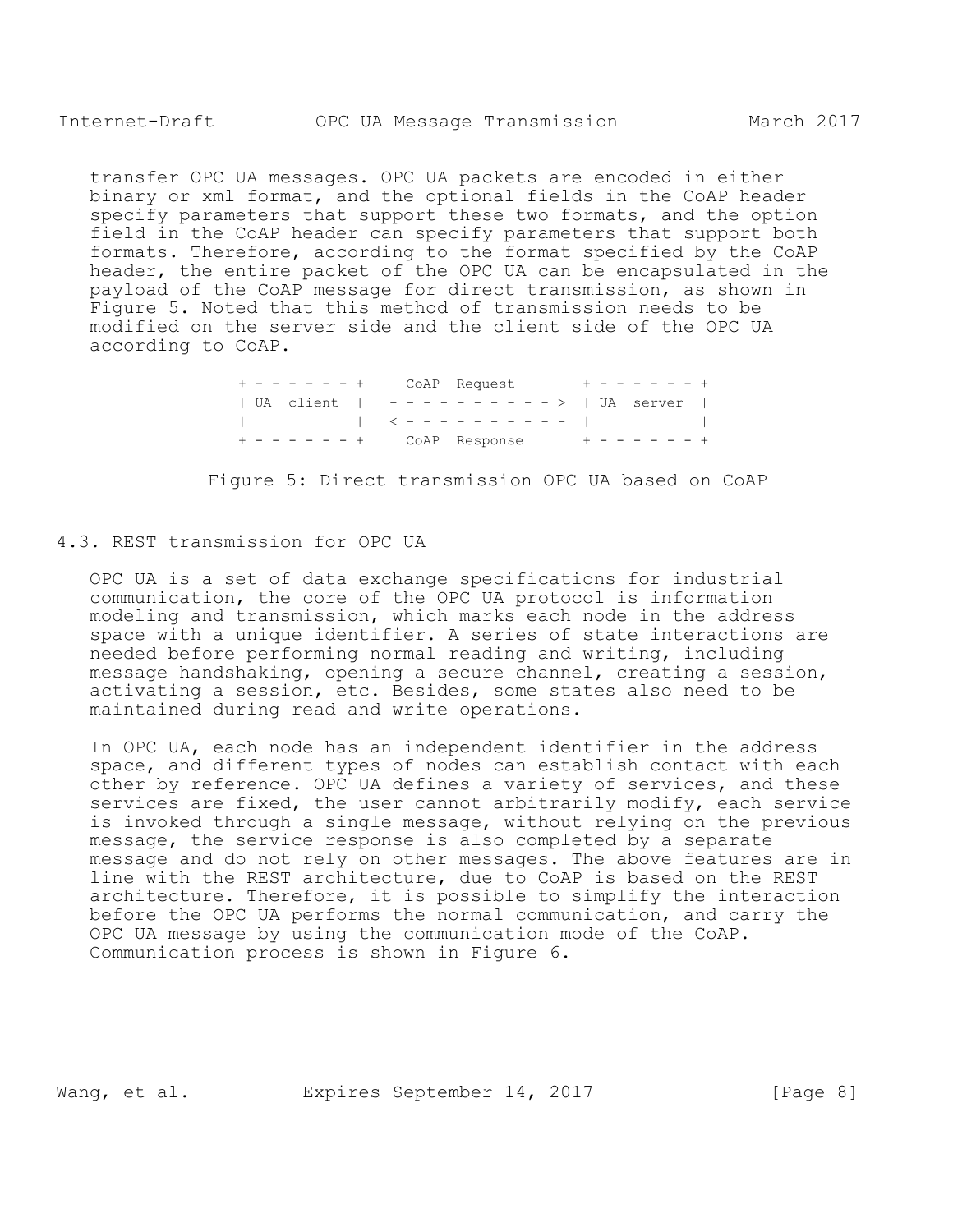```
+ - - - - + + - - - - + 
     | client | | | server |
     + - - - - + + - - - - +
         | |
| | 
| CoAPRequest |
        | - - - - - - - - - - - \rangle | | CoAPResponse |
          | < - - - - - - - - - |
```
Figure 6: REST architecture communication of OPC UA

In Figure 2, the traditional OPC UA requires a series of interactions between normal read and write operations. Figure 6 shows that when using CoAP to carry OPC UA message, the interaction process is significantly reduced, which is conducive to the application of OPC UA in the restricted scene. The cost of simplifying the interaction process is that the secure channel number is set to 0 by default, how to conduct secure data interaction needs further discussion.

<span id="page-8-0"></span>5. Publish subscription for OPC UA and CoAP

As an application sublayer, CoAP provides publish-subscribe functionality, primarily for resource or network-constrained scenarios. Introducing broker into the network [I-D.ietf-core-coappubsub], when a node needs to sleep, the node information is sent to the broker agent, when a node requests to obtain information of this node, the broker release function can provide information. OPC UA defines the publish-and-subscribe function as a service in the service set. The client initiates the subscription request directly to the server, and the server periodically sends the information to the client. Comparing the characteristics of the two protocols, it is found that each of them has its own advantages. Joint design can be conducted for constrained applications.

TODO.

- <span id="page-8-1"></span>6. Security Considerations
- <span id="page-8-2"></span>7. IANA Considerations

This memo includes no request to IANA.

Wang, et al. Expires September 14, 2017 [Page 9]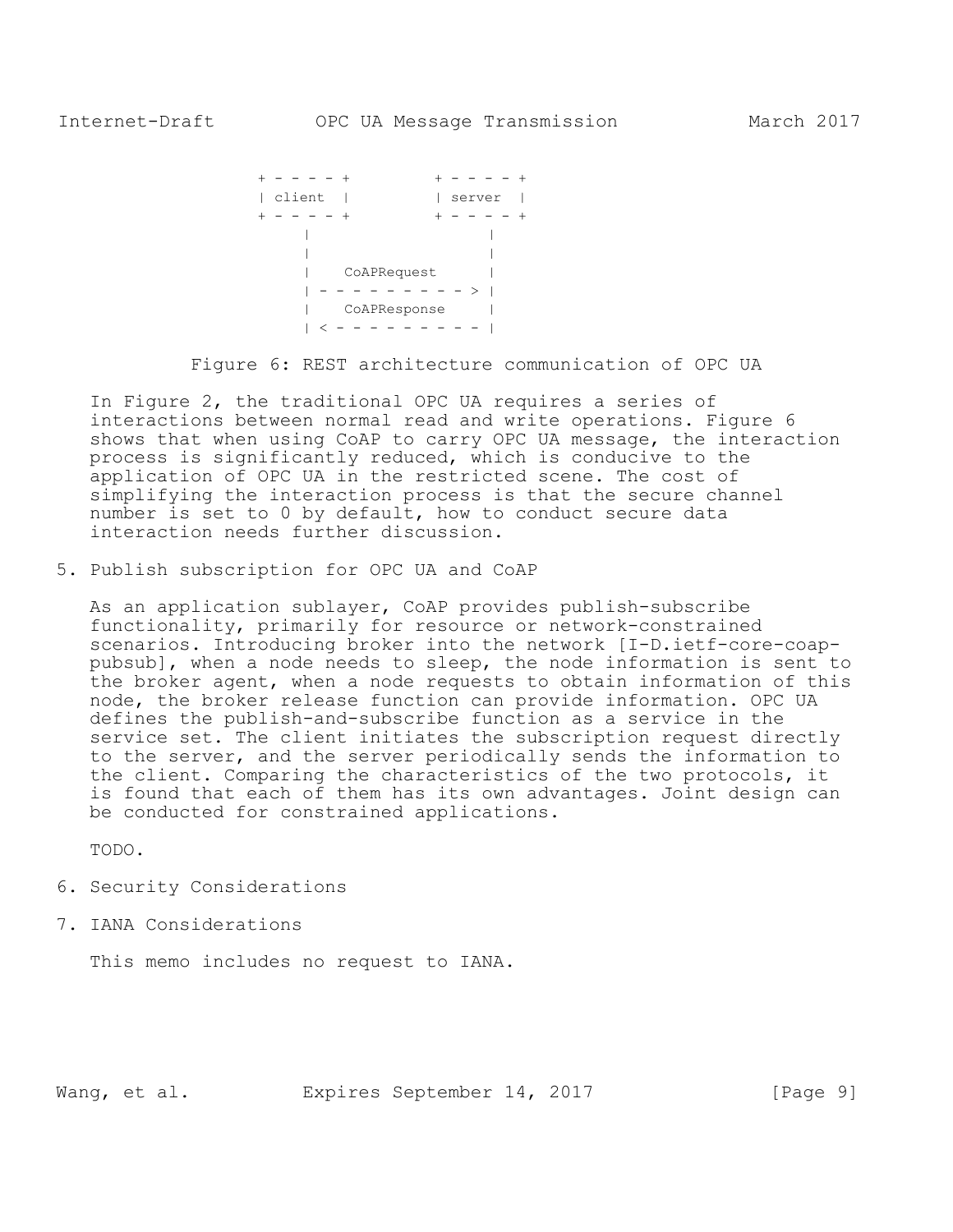- <span id="page-9-0"></span>8. References
- <span id="page-9-1"></span>8.1. Normative References
- [RFC7252] Shelby, Z., Hartke, K., and C. Bormann, "The Constrained Application Protocol", RFC 7252, June 2014, <https://tools.ietf.org/html/rfc7252>.
- [RFC2119] Bradner, S., "Key words for use in RFCs to Indicate Requirement Levels", RFC 2119, March 1997, <https://tools.ietf.org/html/rfc2119>.
- [RFC8075] Castellani, A., Loreto, S., and A. Rahman, "Guidelines for HTTP-to-CoAP Mapping Implementations", RFC 8075, November 2016, <https://tools.ietf.org/html/rfc8075>.
- <span id="page-9-2"></span>8.2. Informative References
- [IEC TR 62541-1]

IEC, "OPC unified architecture-Part1:Overview and concepts-IEC 62541", 2016, < https://webstore.iec.ch/preview/info\_iec62541- 1%7Bed2.0%7Den.pdf>.

[I-D.ietf-core-coap-tcp-tls]

Bormann, C., Lemay, S., Tschofenig, H., Hartke, K., Silverajan, B., and B. Raymor, "CoAP (Constrained Application Protocol) over TCP, TLS, and WebSockets", draft-ietf-corecoap-tcp-tls-07 (work in progress), March 2017.

[I-D.wang-core-opcua-transmition-requirements] Wang, H., Pu, C., Wang, P., Yang, Y., and D. Xiong, "Requirements Analysis for OPC UA over CoAP", draft-wang-

core-opcua-transmition-requirements-00 (work in progress), December 2016.

[I-D.ietf-core-coap-pubsub]

Koster, M., Keranen, A., and J. Jimenez, "Publish-Subscribe Broker for the Constrained Application Protocol(CoAP)", draft-ietf-core-coap-pubsub-00 (work in progress), October 2016.

Wang, et al. Expires September 14, 2017 [Page 10]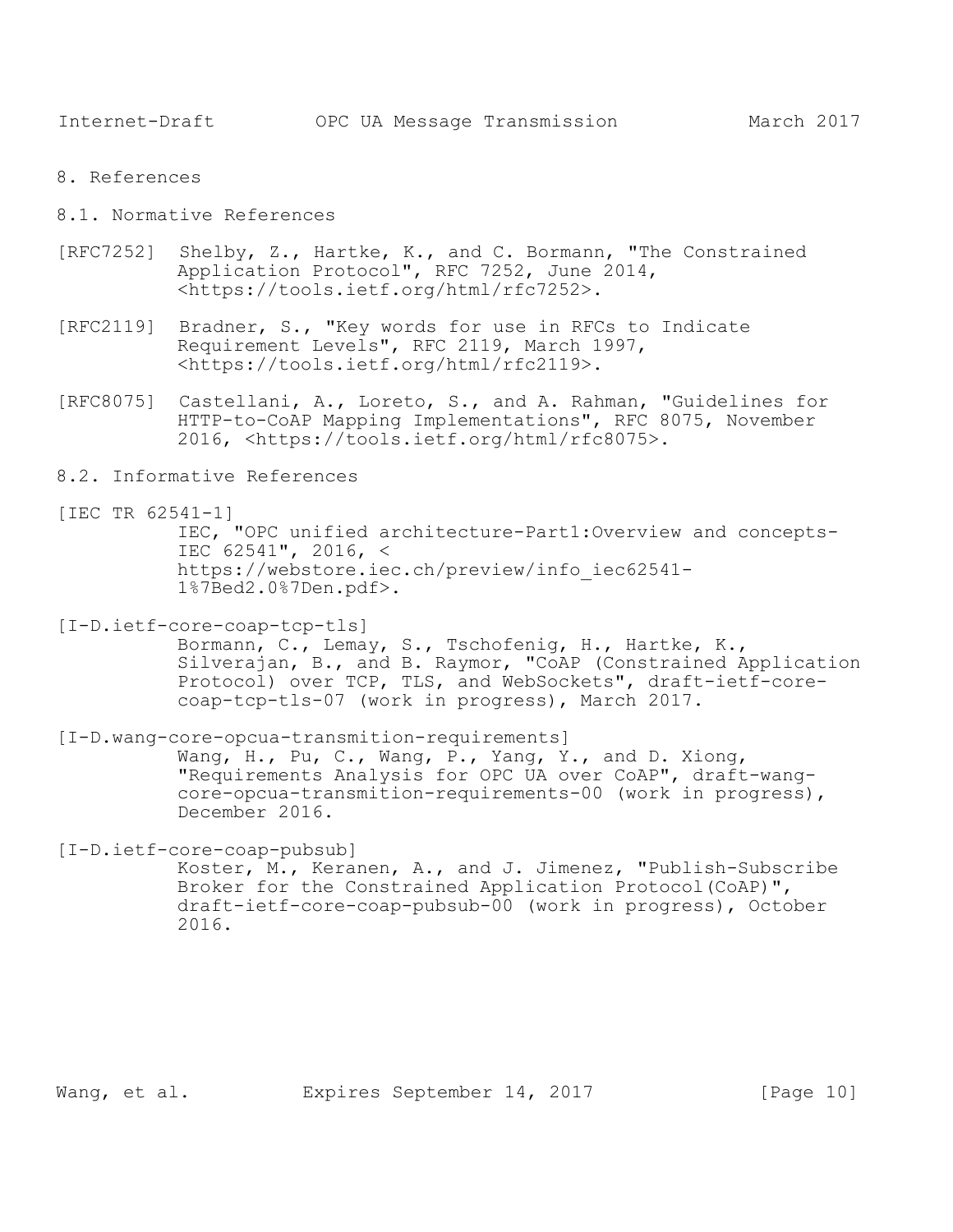<span id="page-10-0"></span>Internet-Draft OPC UA Message Transmission March 2017 Authors' Addresses Ping Wang Chongqing University of Posts and Telecommunications 2 Chongwen Road Chongqing, 400065 China Phone: (86)-23-6246-1061 Email: wangping@cqupt.edu.cn Chenggen Pu Chongqing University of Posts and Telecommunications 2 Chongwen Road Chongqing, 400065 China Phone: (86)-23-6246-1061 Email: mentospcg@163.com Heng Wang Chongqing University of Posts and Telecommunications 2 Chongwen Road Chongqing, 400065 China Phone: (86)-23-6248-7845 Email: wangheng@cqupt.edu.cn Yi Yang Chongqing University of Posts and Telecommunications 2 Chongwen Road Chongqing, 400065 China Phone: (86)-23-6248-7845 Email: 382991208@qq.com Lun Shao Chongqing University of Posts and Telecommunications 2 Chongwen Road Chongqing, 400065 China

Wang, et al. Expires September 14, 2017 [Page 11]